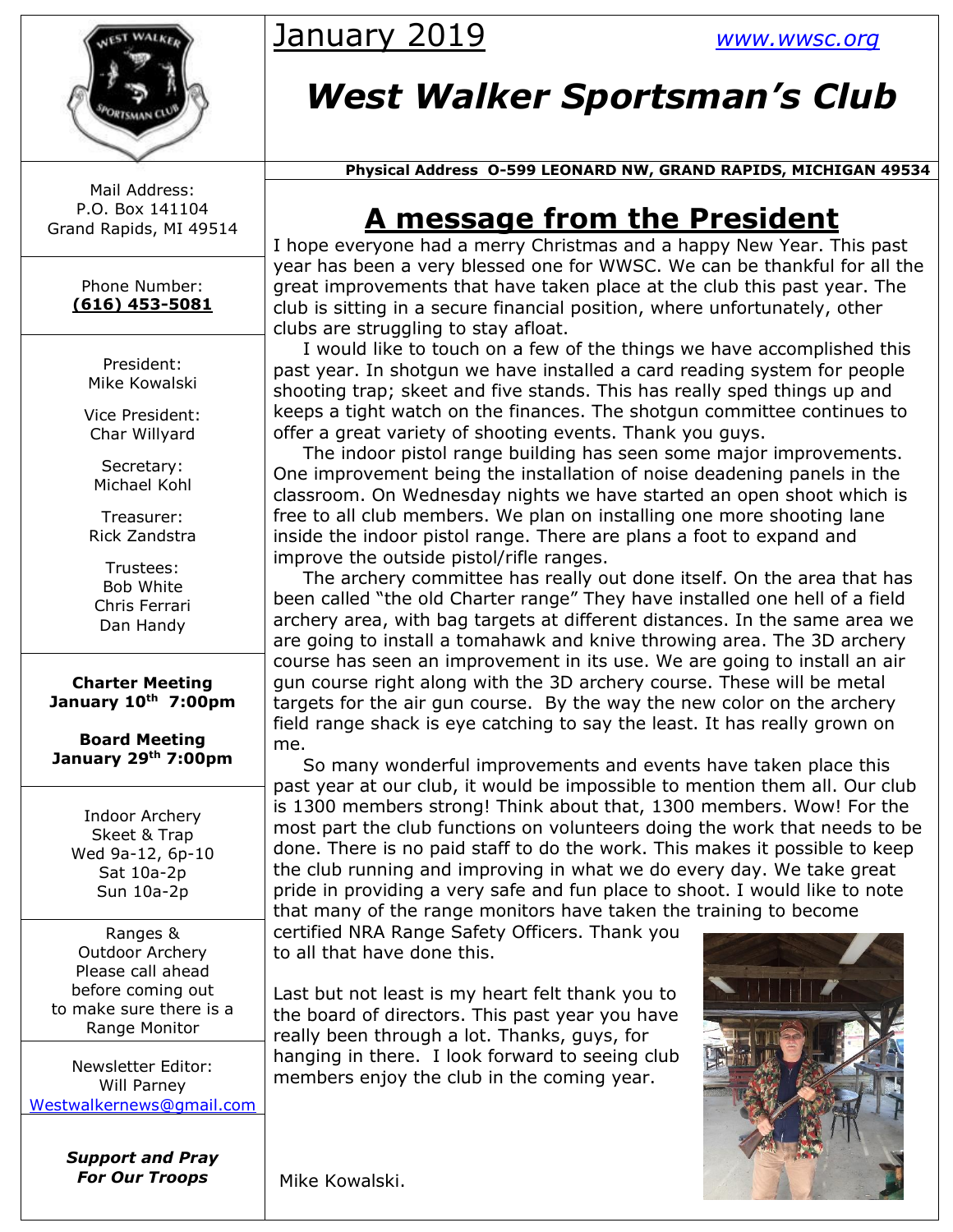

# **BIG GUN RAFFLE 2019**

**Tickets are \$60.00 no matter what date you buy them, so purchase early to make sure your name is in the drawing each month, only 300 will be sold. Drawings are the last Tuesday of each month. Tickets can be purchased at the Range Office and Shooting Desk.**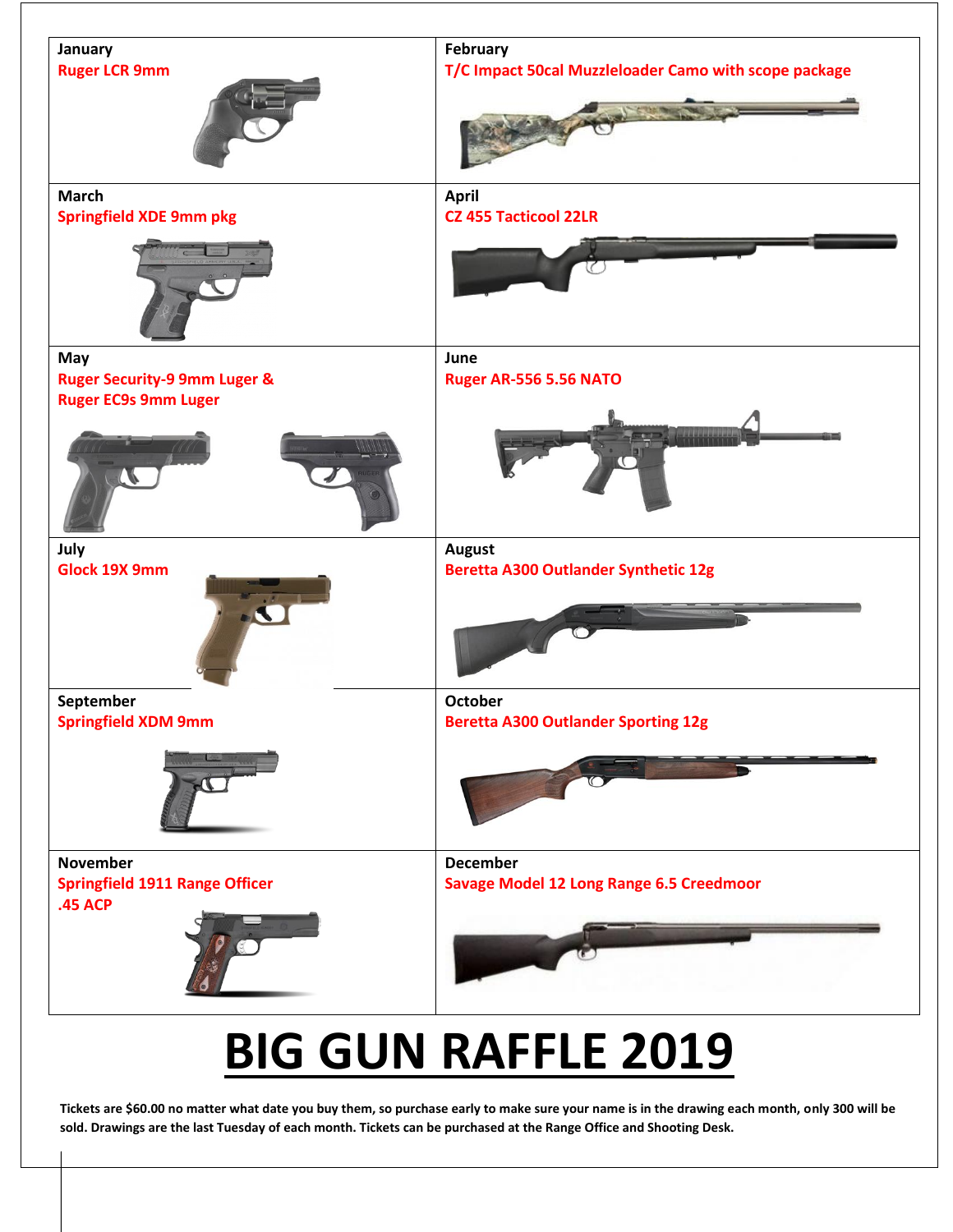

# 2019 Sportsman's Banquet Grand Prize Raffle: **3 Gun Package**



Tickets are \$10.00 each or 3 for \$25.00, available at the range office, shooting desk or mail your check to: WWSC PO Box 141104 GR, MI 49514 with the # of tickets and name of the person the tickets are for. Tickets purchased as 3/\$25 MUST be to the same person.

> Drawing to be held Saturday, March 23, 2019 at the West Walker Sportsman's Banquet (Need not be present to win)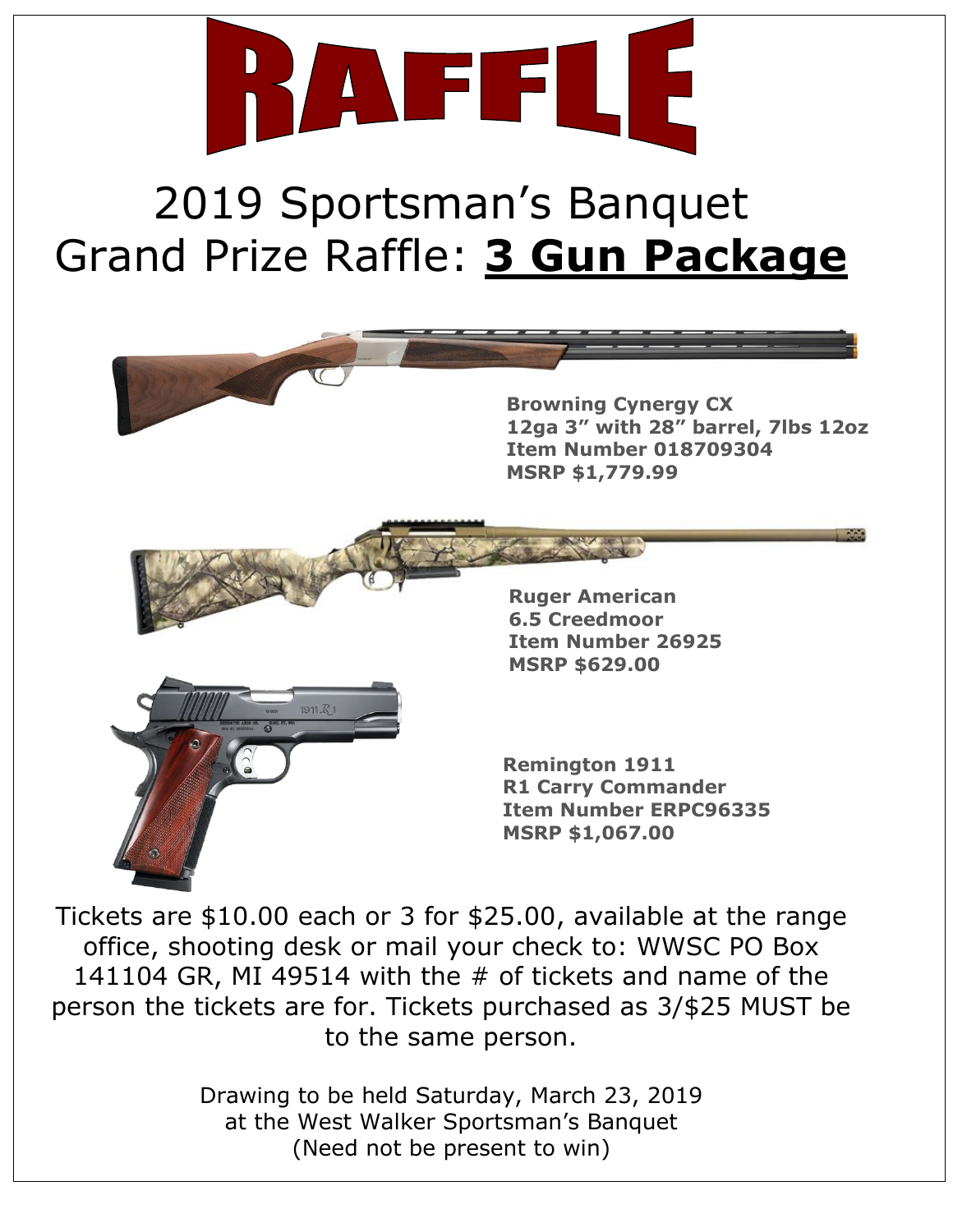#### **West Walkers Kitchen**

The kitchen will be open as follows: **Saturday lunch will be from 11:30 – 12:30 1/5 HOT DOGS AND CHIPS 1/12 GRILLED CHEESE AND TOMATO SOUP 1/19 HAMBUGERS AND CHIPS 1/26 SLOPPY JOES AND CHIPS**



**Sundays breakfast 9-NOON PANCAKES EGGS POTATOS SAUSAGE LINKS**

#### **VOLUNTEERS NEED FOR SATURDAY LUNCH SERVICE**

2 HOURS SHIFTS, 11:00 AM TO 1:00 PM. SET UP, COOK AND SERVE FOOD, THEN CLEAN UP. TRAINING AND PROCEDURE MANUAL WILL BE PROVIDED. CONTACT GLORIA VON DER HEIDE AT (616) 454-7454 O[R G\\_VONDERHEIDE@YAHOO.COM](mailto:g_vonderheide@yahoo.coM)

#### **Thank you Harold and Art for Sunday breakfast**



Chinese New Year \$10 January 26, 2019

Bring your pistols and 50 rounds (All 3 D targets.) All calibers welcome. Iron sites only please.

Round nose only. No hollow point or wad cutter No magnums or rifle calibers allowed. AFTER THE SHOOT. JOIN US AT THE **CLUB HOUSE FOR A FREE DINNER.** AWARDS. GAMES AND PRIZES.

No need to pre pay, but food and prizes will be purchased, so take your reservation seriously. Sign up at club house or range office or call range office 453-5081 or Gloria Vonderheide 454-7454 g\_vonderheide@yahoo.com

**DINNER MENU Egg Rolls Regular or Fried Rice Sweet & Sour Chicken** Dessert

#### Sign up dead line: Sunday January 20, 2019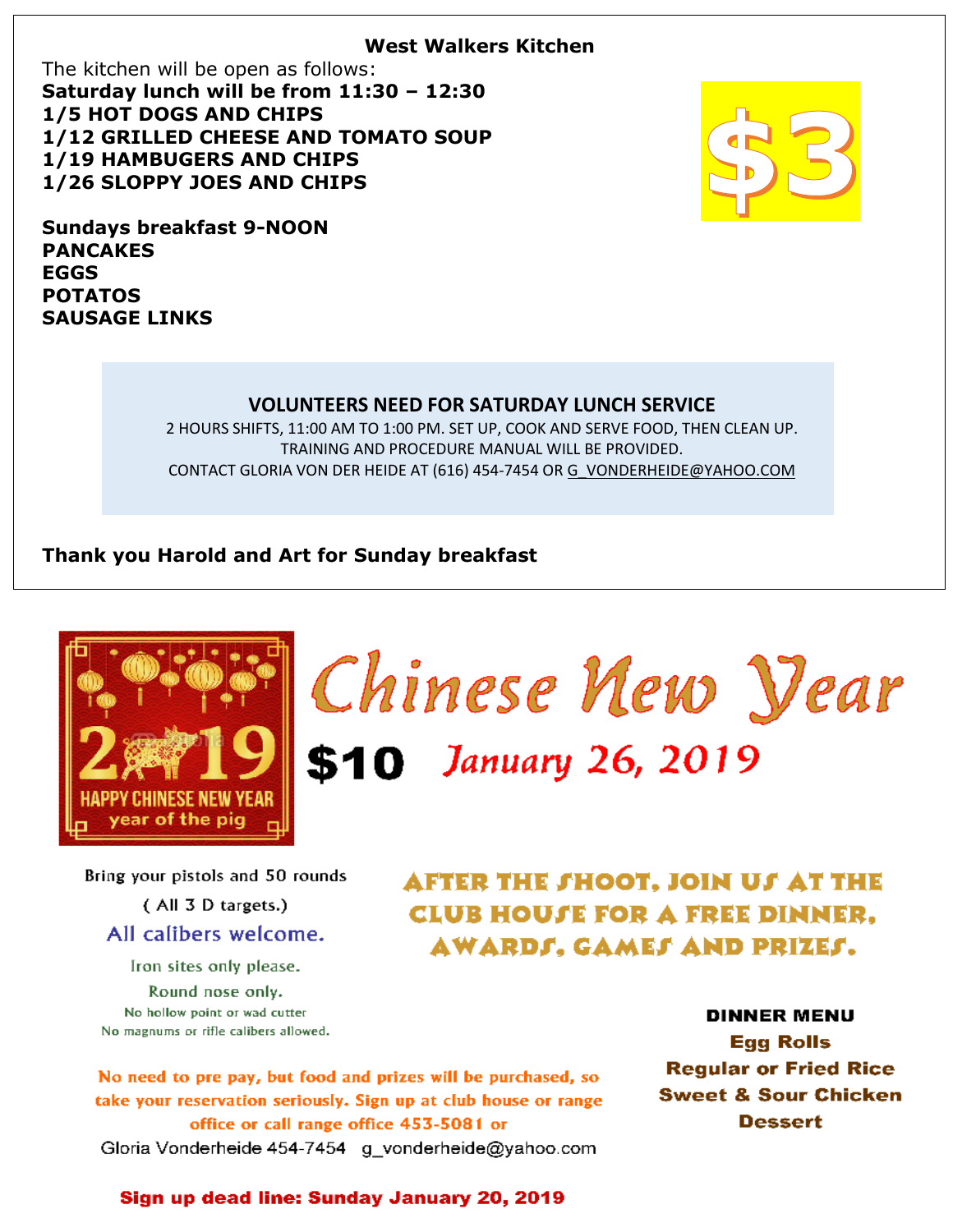## **TOMMYGUNS TRAINING**

Tom O'Brien Chief Range Safety Officer, Instructor

> Classes available in west Michigan for: CPL Range Safety Officer Introduction to the handgun

Family firearm safety

616-920-1701 tommygunsmi@gmail.com http://TommygunsTraining.com

## **CPL CLASS January 6, 2019 8am- 6pm**

### **PRE-REGISTRATION REQUIRED SEE WEBSITE [HTTP://TOMMYGUNSTRAINING.COM](http://tommygunstraining.com/)**

**Did You Know that WWSC is a non-profit organization that is run by Charter Members who volunteer their time? We are always looking for good people who are interested in becoming Charter Members to help us keep this club open. If you are interested, please speak with any Charter Member for more information**

### **January Range Hours**

**Jan 1 – 15 Mon – Sat: 9:00am – 5pm Sundays: 10:00am – 5pm Jan 16-31 Mon – Sat: 9:00 – 5:30pm Sundays 10:00am – 5:30 [Link for range rules](http://www.wwsc.org/img/ranges/RangeRules.pdf)**

## **2019 Annual Sportsman's Banquet** SAVE THE DATE!!!

On **Saturday, March 23,** West Walker will be holding their annual Sportsman's Banquet. Once again, we will be raffling off an extremely outrageous number of guns, as well as plenty of other prizes.

**Seats are limited to 240** and last year was sold out, so purchase your tickets as soon as possible to insure you have a place for this fun filled evening.

**Orders postmarked by March 1st will be entered into the Early Bird raffle for a gun. More details will be coming soon.**

Order forms can be downloaded from our website [\(http://www.wwsc.org/img/archives/2019/2019SBOrderForm.pdf\)](http://www.wwsc.org/img/archives/2019/2019SBOrderForm.pdf) or available at the clubhouse or range office.

| <b>2018 Big Gun Raffle Winners</b> |                                             |      |                       |  |  |  |  |
|------------------------------------|---------------------------------------------|------|-----------------------|--|--|--|--|
| <b>Jan</b>                         | <b>Ruger Predator 6.5 Cal</b>               | #250 | <b>Bill Tingley</b>   |  |  |  |  |
| <b>Feb</b>                         | Ruger SR22 .22LR                            | #59  | <b>Rich Ponstein</b>  |  |  |  |  |
| Mar                                | <b>Henry Golden Boy .22LR</b>               | #272 | <b>David Dorr</b>     |  |  |  |  |
| Apr                                | Ruger LCR .38 Special +P                    | #117 | <b>Michael Lehman</b> |  |  |  |  |
| May                                | <b>Remington V3 12g Semi-Auto</b>           | #64  | <b>Mike Jeffery</b>   |  |  |  |  |
| Jun                                | <b>Glock 43 9mm Special Edition</b>         | #23  | <b>Jeff Bodary</b>    |  |  |  |  |
| Jul                                | <b>Browning AB3 7mm pkg w/Nikon Scope</b>   | #159 | <b>Denny Fuller</b>   |  |  |  |  |
| Aug                                | <b>Ruger Mark IV Target SS 22LR</b>         | #246 | <b>Dale Kuikstra</b>  |  |  |  |  |
| <b>Sep</b>                         | Tikka T3 Stainless 22-250 Cal               | #46  | <b>Tonya Vasold</b>   |  |  |  |  |
| <b>Oct</b>                         | Ruger SR1911 SS 9mm                         | #268 | <b>Nadine Farran</b>  |  |  |  |  |
| <b>Nov</b>                         | <b>Springfield Armory Saint AR15 23 Cal</b> | #169 | <b>Gary Blakeslee</b> |  |  |  |  |
| <b>Dec</b>                         | <b>FNH FNX 45 Tactical 45ACP</b>            | #272 | <b>David Dorr</b>     |  |  |  |  |